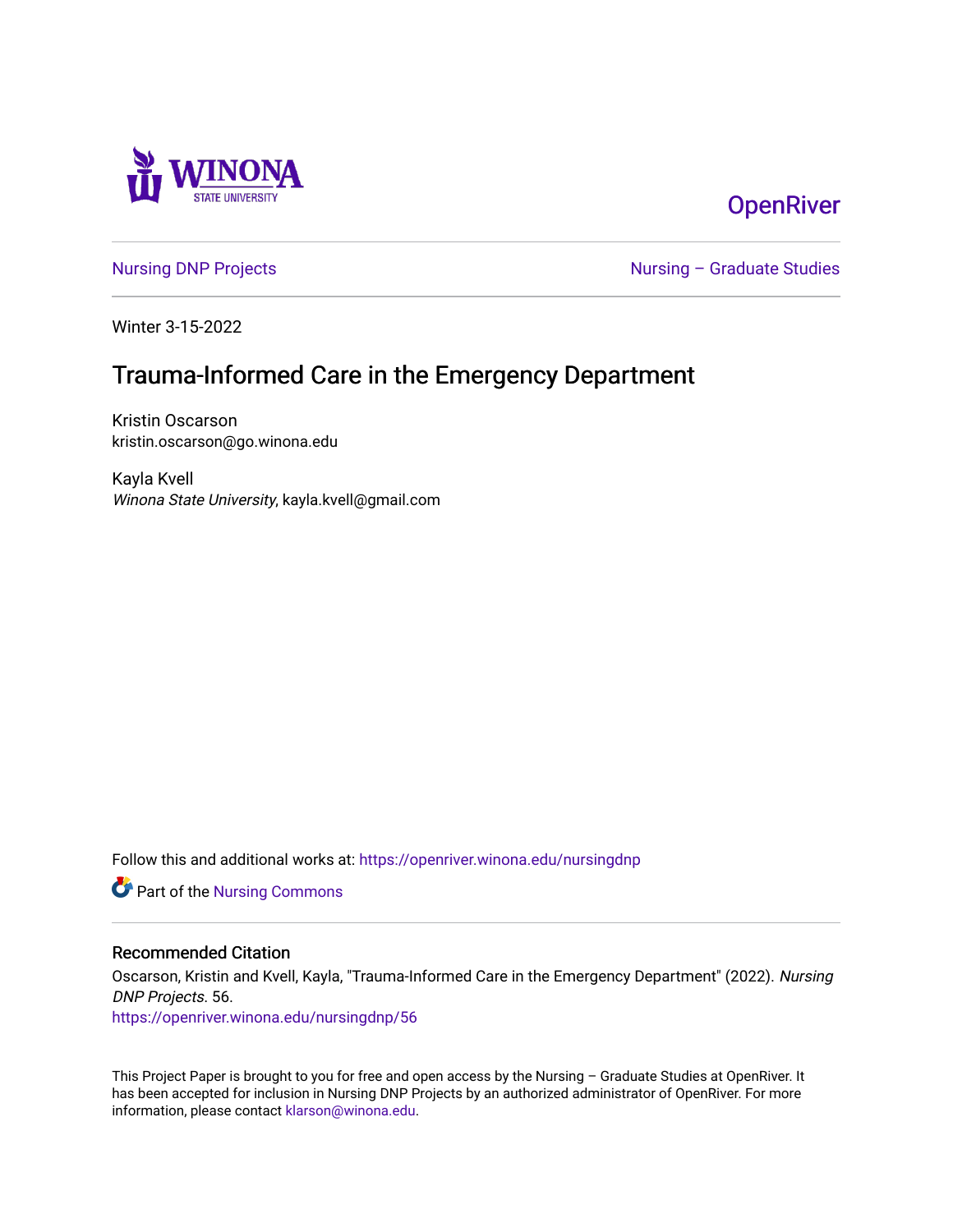# **Trauma-Informed Care in the Emergency Department**

Kayla Kvell and Kristin Oscarson

Department of Nursing, Winona State University

March 1, 2022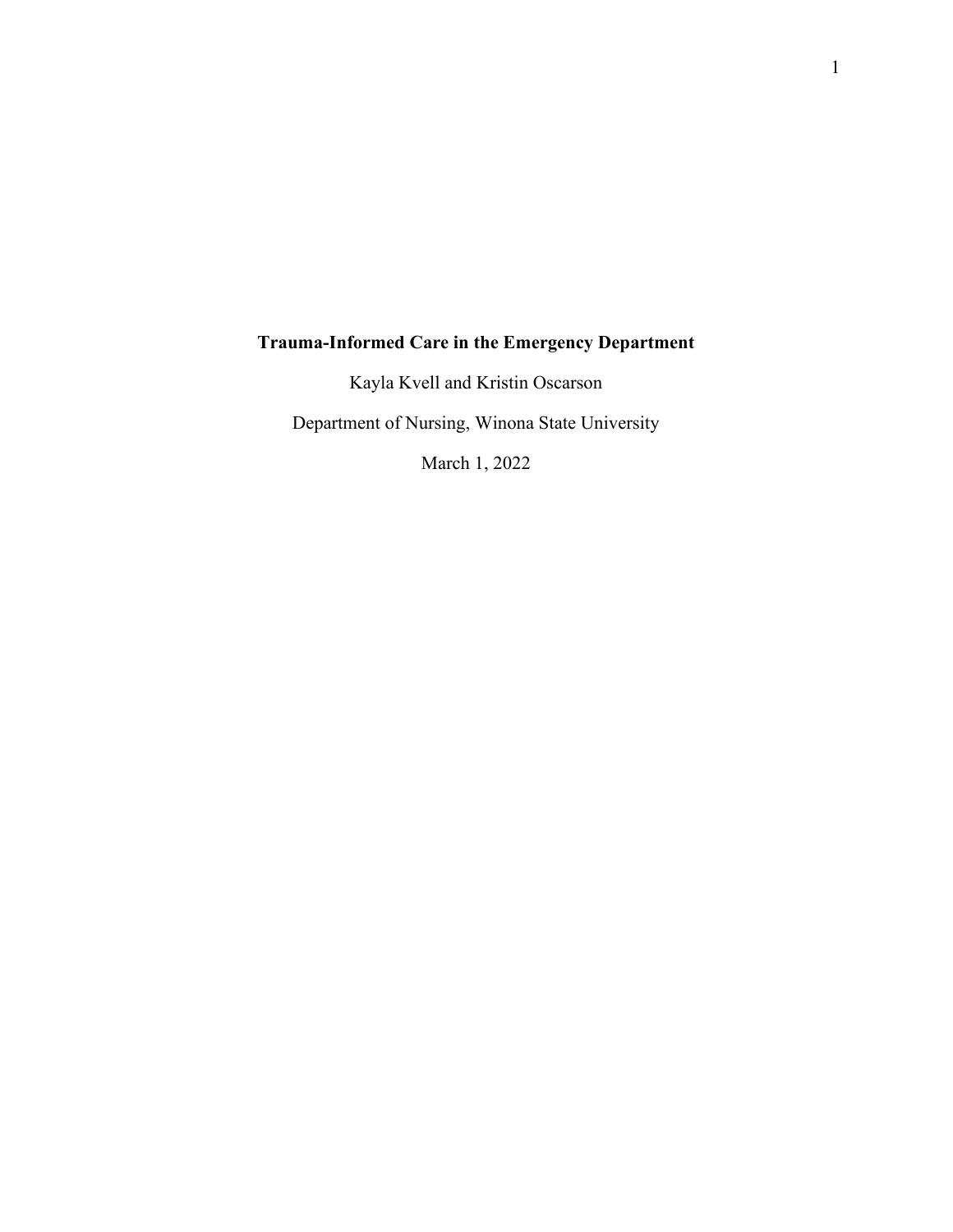### **Abstract**

**Introduction:** This project aims to analyze the effectiveness of trauma-informed care (TIC) education on attitudes of registered nurses (RNs) and psychiatric associates (PAs) towards TIC. The purpose of this project was to educate ED (emergency department) RNs and PAs on the effects of trauma and increase attitudes towards implementing a TIC approach to care for mental health (MH) patients in the ED.

**Method:** This project followed a pre–post-survey design with quantitative data. Participants included RNs and PAs newly hired to the ED, and/or if they had no previous TIC education. Data were collected utilizing a 10-question Likert scale survey.

**Results:** A total of 10 ED staff participated in the TIC education and the pre-and post-survey. This study found a significant increase in attitudes towards a TIC approach after the educational sessions, rising from an average of 5.3 to 5.9 (p-value =  $0.017$ ).

**Evaluation:** The Attitudes Related to Trauma-Informed Care **(**ARTIC) 10 scale was utilized for pre-and post-assessments to evaluate the effectiveness of the TIC education, measuring the attitudes of RNs and PAs towards TIC; ARTIC-10 includes 10 Likert scale questions that assess the participants' attitudes towards a TIC approach.

### **Keywords**

trauma, trauma-informed care, mental health, emergency department, nurse attitudes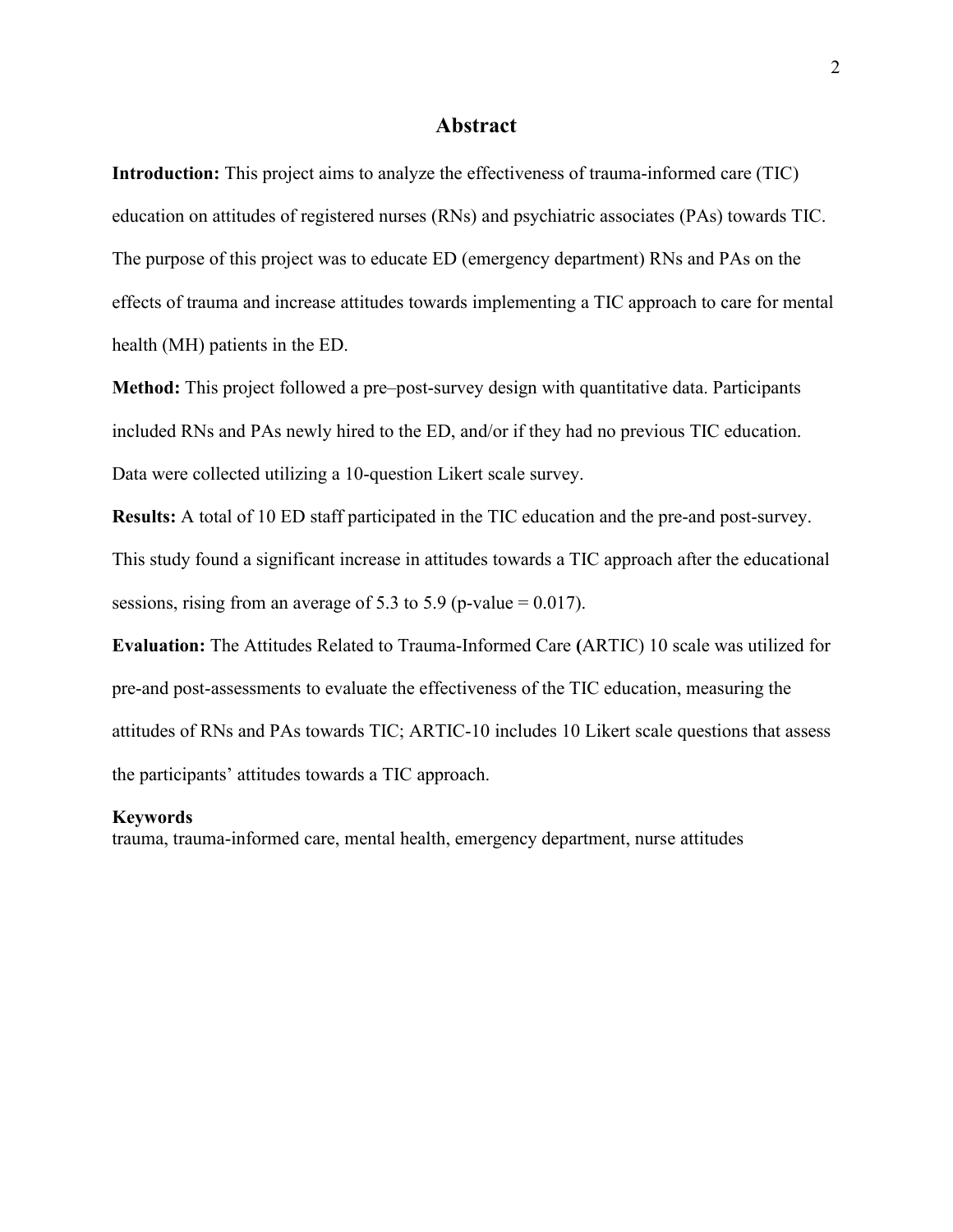## **INTRODUCTION**

 The National Alliance on Mental Illness (NAMI) reports that in 2019, 20.6% of adults struggle with mental health (MH), and one in eight emergency department (ED) visits are associated with MH or substance abuse disorders [11]. Alongside a high rate of MH ED visits, there is a significant link between a history of trauma and mental illnesses.

 The effects of trauma are complex and have a wide range of outcomes depending upon age, history, and genetic makeup of the individual experiencing the event and the type and severity of the traumatic event. Trauma affects the whole person, causing changes neurologically, biologically, and behaviorally and can create long-term effects, ranging from mild to debilitating consequences. MH patients seeking care in the ED are often experiencing an acute MH crisis, which may manifest as violent outbursts, refusal of care, flashbacks, paranoia, and distrust of hospital staff. Understanding the wide range of effects of trauma for health care workers is vital to quality assessment and care for patients seeking MH care in the ED. Negative emotions triggered by "difficult" patients can impact the ED staff's ability to assess, treat, and provide optimal care to those seeking MH treatment in the ED [7, 9, 10, 13, 14, 17].

 Trauma-informed care (TIC) is an educational framework that helps organizations avoid re-traumatization of MH patients, reduces the stigma associated with trauma, and improves patient care by helping healthcare providers understand the interplay of psychological, neurological, biological, and social effects that trauma has on an individual's life [6]. This approach has been adopted and implemented in a variety of MH settings and has been shown to increase staff's knowledge, perceptions, attitudes, and awareness of trauma and its effects across the lifespan [1, 3, 6, 8, 12, 13]. TIC education has been shown to increase staff confidence in working with MH patients, overall awareness and understanding of trauma, trauma assessment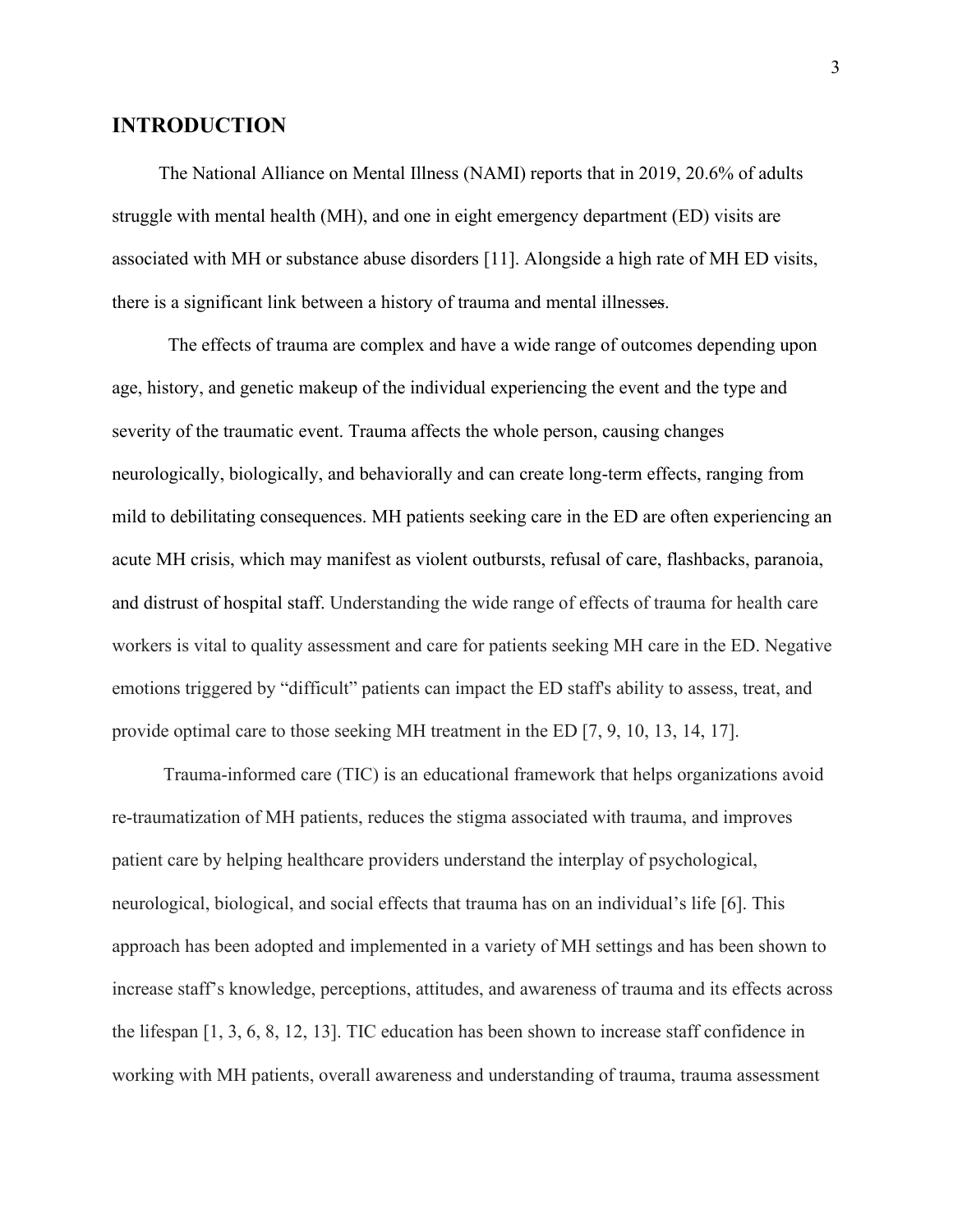skills, sensitivity towards MH patients, and a greater willingness to approach an individual about their trauma history and address it [1, 3, 6, 8, 12, 13].

 The purpose of this project was to evaluate the attitudes of registered nurses (RN) and psychiatric associates (PA) towards implementing a TIC approach before and after providing a 2-hour TIC education session. The goal was to educate ED staff on the neurological, psychological, and social impacts of trauma to increase knowledge, understanding, and awareness of the long-term effects of trauma. The clinical question we aimed to answer is: Does TIC education improve RN and PA attitudes towards implementing a TIC approach for MH patients seeking care in the ED?

# **METHODS**

### **Study Design**

 The study followed a pre–post-survey design with quantitative data. It was conducted in the ED of a large urban hospital that provides care to a diverse patient population with a high rate of mental health-related visits. Two-hour educational sessions were conducted. The facilities institutional review board approved the study.

### **Participants**

 Participants were chosen based on role (RN or PA) if they were new to the ED environment, and/or if they had no previous TIC education. The ED nurse manager assigned participants to one of four educational sessions. A total of 10 participants were included in this study, five RN's and five PAs. All participants voluntarily gave informed consent and responded anonymously to the ARTIC 10 scale before and following the TIC education.

### **Contents of TIC Training Education**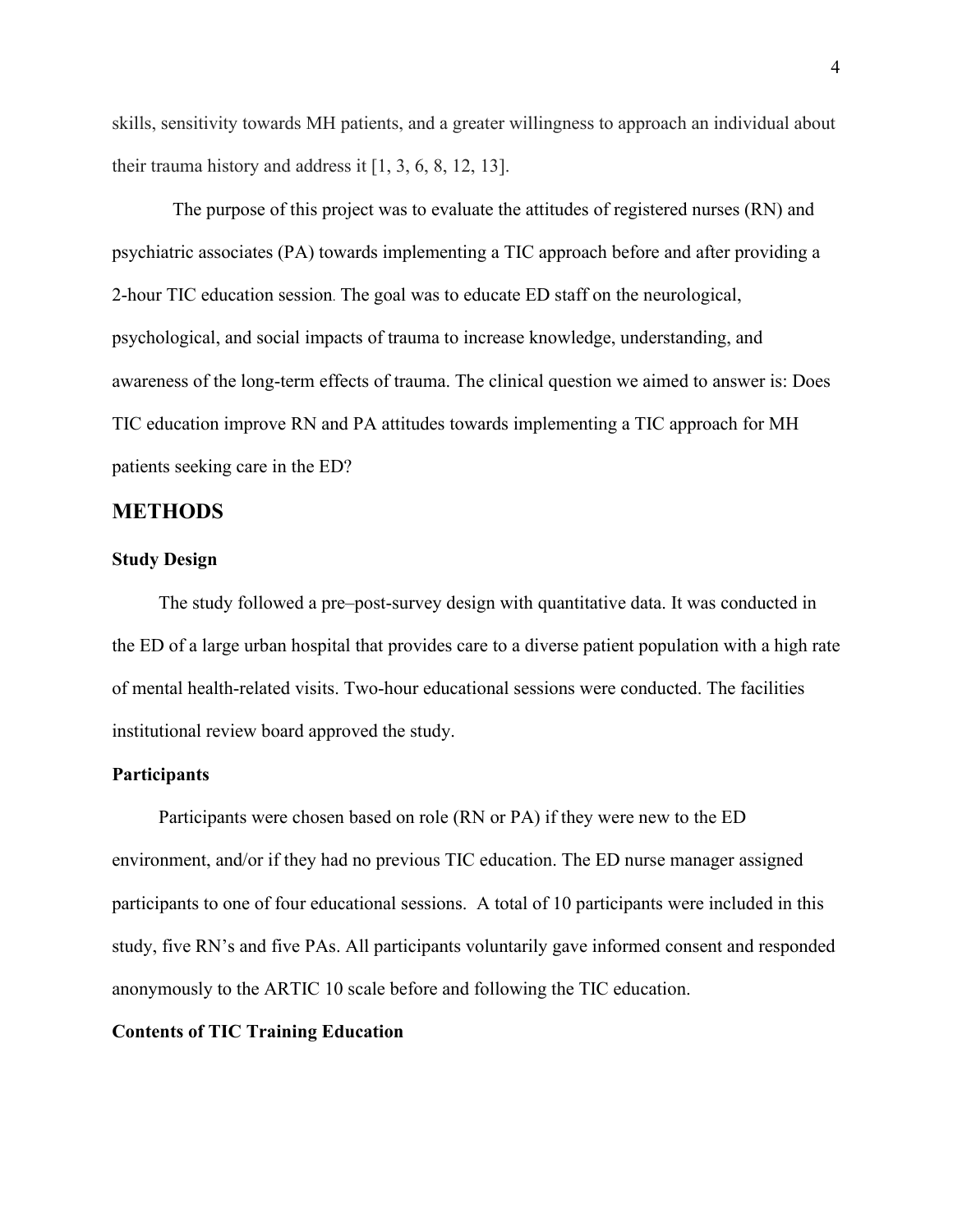The six learning objectives of the TIC training video were: 1) To understand the goal of this training 2) To understand the meaning of traumatic stress 3) To understand the impact of traumatic stress on the brain, on cognition, and on behavior 4) To understand the need for selfcare 5) To understand the principles of a trauma-informed approach and trauma-informed care, and 6) To understand what it means to become a trauma-informed organization. See Table 1 for a description of the topics that were covered in each TIC educational session. The contents of the training video were created by a licensed psychologist who was affiliated with the organization in which the current study took place. Permission was granted to authors for use in the training sessions.

| <b>Table 1</b>                                                |  |  |
|---------------------------------------------------------------|--|--|
| Contents of TIC Training Video (1 hour and 40 minutes)        |  |  |
| Definition of Trauma, TIC, and Stress                         |  |  |
| Signs, Symptoms, and Triggers of Trauma                       |  |  |
| Types of Trauma (acute, chronic, complex)                     |  |  |
| Five core concepts of Brain Development                       |  |  |
| Impact of Trauma on the Brain                                 |  |  |
| How experiences Shape the Brain                               |  |  |
| Impacts of Developmental Trauma                               |  |  |
| Secondary Traumatic Stress and Vicarious Trauma Warning Signs |  |  |
| The Practice of Trauma-Informed Care                          |  |  |
| Skill Building                                                |  |  |

### **Measurement Tool and Data Collection**

The ARTIC scale is a psychometrically valid screening tool that measures professional and paraprofessional attitudes toward TIC [16]. The ARTIC-10 was used which included 10 Likert scale questions compared to ARTIC surveys with 35 and 45 questions due to time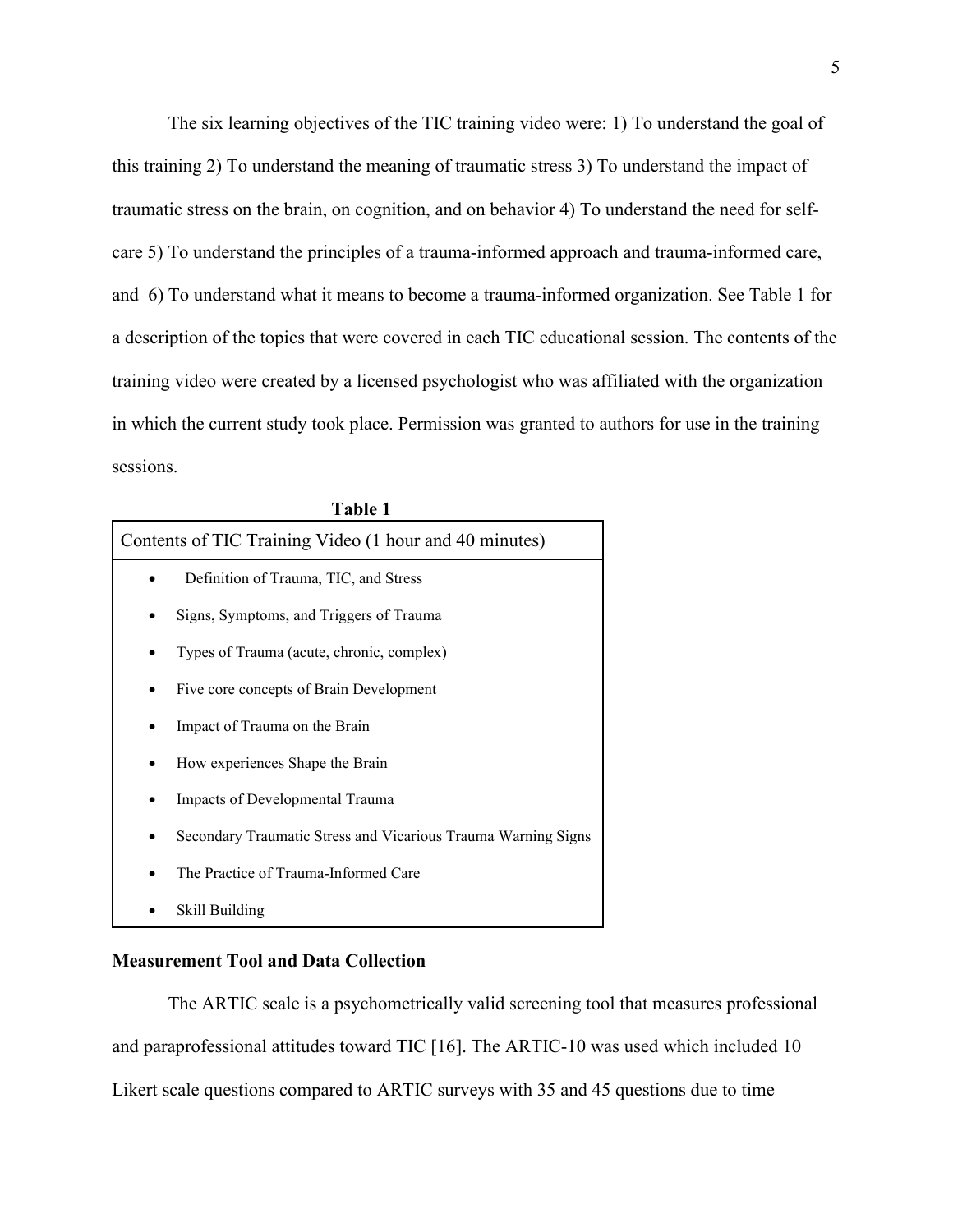restrictions.It is a self-report survey in which participants rate each question on a seven-point Likert scale, each question including a TIC-agreeable and a TIC-unagreeable statement [2]. The ARTIC-10 includes two questions for each of the following five categories: underlying causes of problem behavior and symptoms, responses to problem behavior and symptoms, empathy and control, self-efficacy at work, and reactions to the work [2].

Following the completion of the 2-hour educational session, the participants' responses were coded one through seven, and the responses were averaged and matched before and following the intervention. A paired t-test for matched samples was performed to test whether the mean ARTIC score significantly changed pre-to-post intervention.

# **RESULTS**

 A total of 10 participants completed a pre-and post-survey. The results are summarized in Table 2. The average ARTIC-10 score was 5.3 points before and rose to 5.9 points after the intervention. This was a statistically significant increase ( $p$ -value = 0.017), showing the intervention to be effective in positively affecting ED RNs' and PA's attitudes towards implementing a TIC approach.

### **Table 2**

|     | <b>Pre-intervention mean</b>   Post-intervention mean   $p$ -value |           |
|-----|--------------------------------------------------------------------|-----------|
| 5.3 | 5.9                                                                | $10.017*$ |

\* *p*-value 0.05

## **DISCUSSION**

Patients seeking care in the ED during an MH crisis are reaching out for help to find reprieve. Many of these patients have a background involving trauma, creating a difficulty to mitigate and cope with the effects of trauma on their own. TIC education has been shown to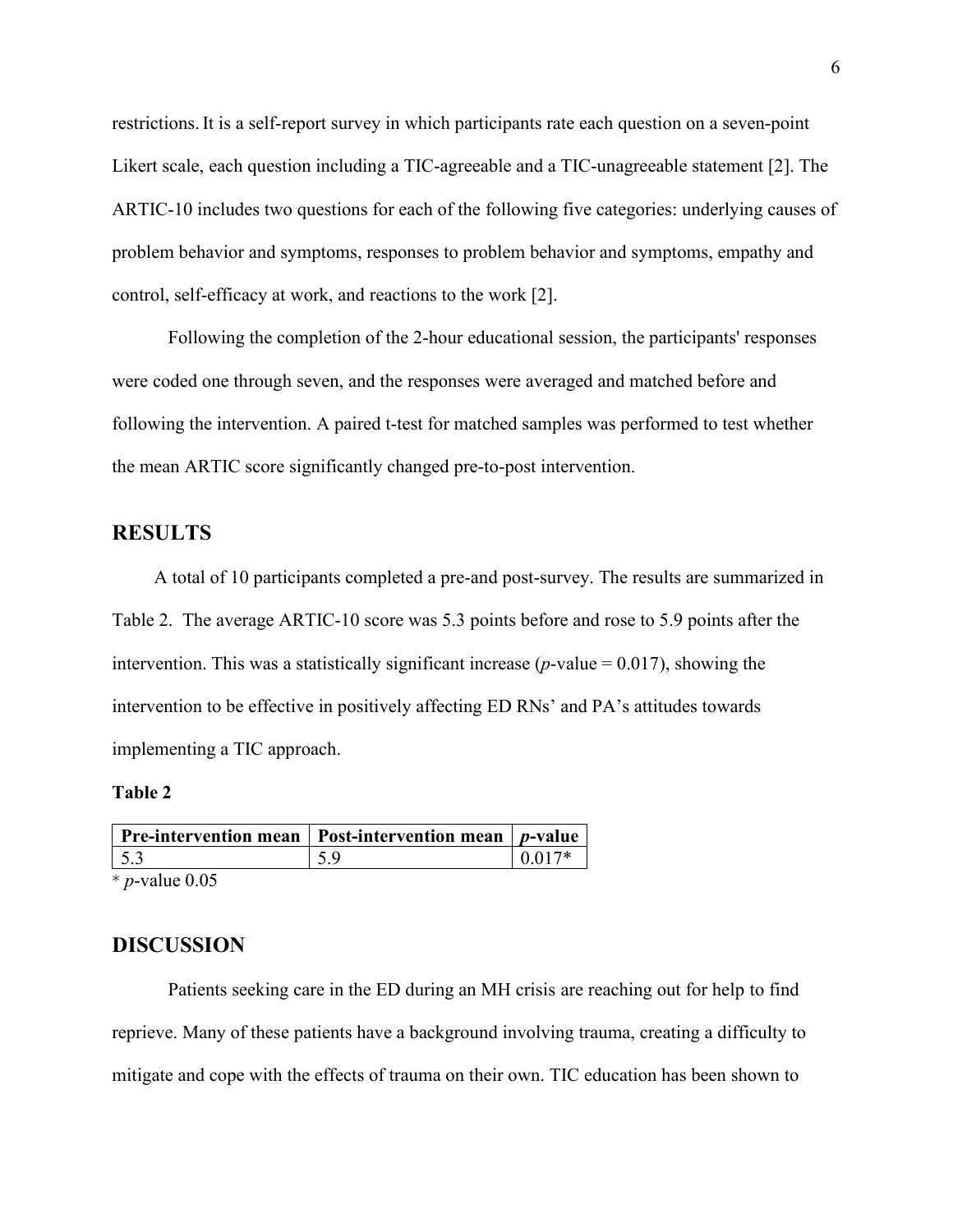increase healthcare providers' understanding of trauma and how to care for patients with a history of trauma or that are experiencing an acute MH crisis [1, 4, 5, 6, 8, 12, 13, 15]. TIC education has been shown to improve providers' attitudes towards implementing a TIC approach and felt it was relevant and beneficial to their practice in a variety of settings [4, 6, 8, 10, 12, 13]. The participants of this study validate the importance of TIC education to improve the quality of care by commenting: *"*the entire care team needs this training" and "the emotional support during a mental health crisis is so important for success*."* TIC education also has the potential to increase the confidence of staff to address patients in an MH crisis, as a participant highlighted:

"*This training needs to be taught to all staff that interacts with patients. I wish I was taught more about how to interact or things to say to help de-escalate patients. Often, I feel helpless to de-escalate patients."*

Keeping a TIC approach active in staffs' practice with regular education would be beneficial for staff as one participant called attention to by stating:

*"This education is extremely important for caregivers which should be revisited every few years because sometimes caregivers need to be reminded that there are consequences to our actions and reactions that have a significant effect on patient experience and behaviors. It's important to try not to personalize and internalize negative behaviors towards oneself and this education is a good reminder of why."*

Also highlighting the importance of continued TIC education, a participant noted:

*"While this information was not new, the training brought it back to the front of my brain and I feel confident it will improve my practice. As other training nurses receive, every two years, this information should be given over and over."*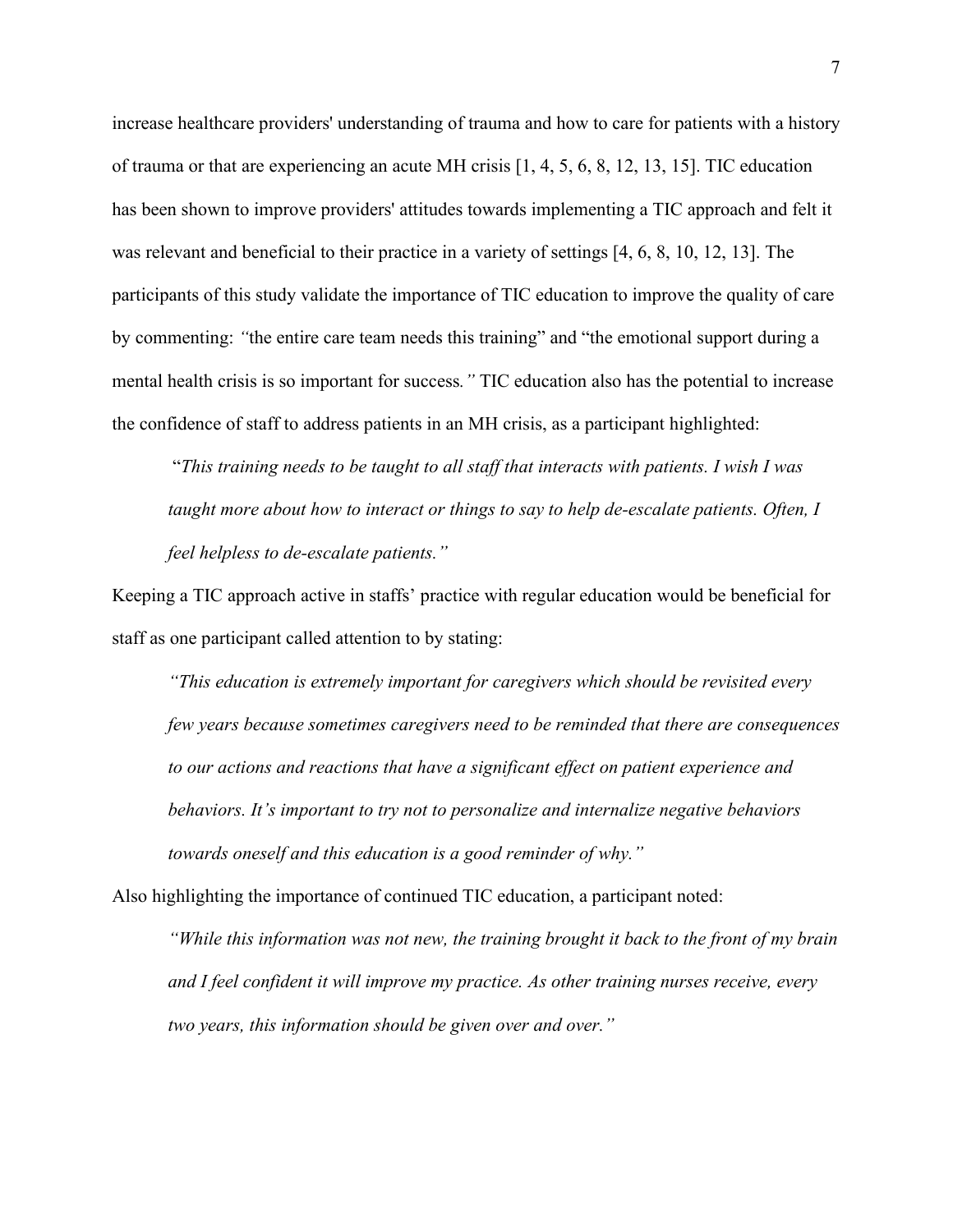This project demonstrates that participants viewed TIC education as relevant and beneficial to their ED practice, which indicates that even a brief educational session can improve ED providers' willingness to adopt the TIC approach. Organizations should consider mandating TIC education, particularly in the ED setting where providers are often caring for patients amid an MH crisis. To establish a TIC framework throughout an organization, leadership needs to be on board to implement and push forward the integration of TIC within the organizations' culture. The benefits of adopting the TIC framework within the ED and on an organizational level could dramatically improve the quality of care for all patients experiencing an acute MH crisis and those who suffer from chronic MH issues related to trauma.

# **LIMITATIONS**

This project contains several limitations. First, no demographic information was collected from participants, so it is unknown whether age, sex, professional experience, or prior training impacted receptiveness to the TIC approach. Also, the small sample size that was limited to a single ED could impact the generalizability of the findings. Finally, due to the training and the surveys being completed in one day, the effectiveness of the training over a span of time is unknown.

# **IMPLICATIONS FOR EMERGENCY NURSING**

The assimilation of the TIC approach in the ED requires organizational support and involvement across all levels. Senior leaders must be committed to establishing a TIC workforce and culture. This project focused on TIC education for clinical ED staff, specifically RNs and PAs, but all must espouse the change. It can be challenging to transform the chaotic and fastpaced ED environment into a safe environment for patients with trauma history. Therefore, clinical and non-clinical ED staff must be educated on TIC principles. The results of this project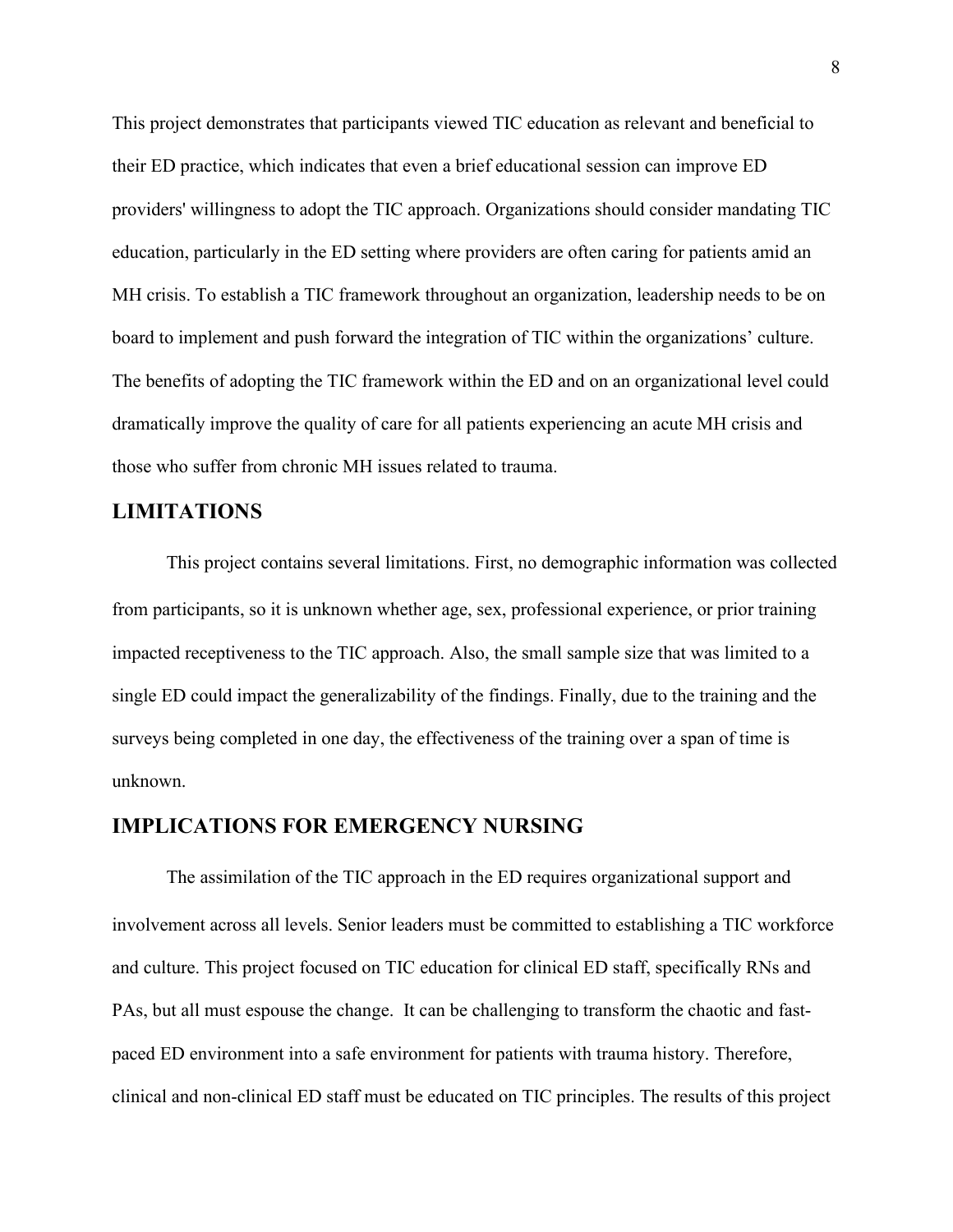suggest that TIC education can significantly improve RN and PA attitudes towards adopting a TIC approach in the ED.

# **CONCLUSION**

 Implementing a TIC approach has shown to be an effective intervention to improve the patient experience by decreasing retraumatizing patients and the frequency of restrictive interventions [1]. In addition, the results of this study and the literature cited, suggest that TIC education, even if brief, can significantly impact ED staff attitudes towards adopting a TIC approach.

### **Acknowledgments**

The authors thank the ED leadership for their support in this project and the participants for voluntarily providing surveys and feedback related to the TIC education; Silas Bergen, Ph.D., for his aid in the statistical analysis; and Carole E. Jenson, DNP, APRN, NP-C, FNP-BC, CNS, ACNS-BC, ME-C, CCRN-K, for the guidance and support throughout the process and completion of this project.

# **References**

- 1. Azeem, M., [Aujla, A., Rammerth, M., Binsfeld, G., & Jones, R. B. \(2011\). Effectiveness](https://www.perrlacomplete.com/App?encryptedPaperId=gPRIFKWzljKop_uP0wQgaQ==/)  [of six](https://www.perrlacomplete.com/App?encryptedPaperId=gPRIFKWzljKop_uP0wQgaQ==/) [core strategies based on trauma informed care in reducing seclusions and restraints](https://www.perrlacomplete.com/App?encryptedPaperId=gPRIFKWzljKop_uP0wQgaQ==/)  [at a child and adolescent psychiatric hospital.](https://www.perrlacomplete.com/App?encryptedPaperId=gPRIFKWzljKop_uP0wQgaQ==/) *Journal of Child and Adolescent [Psychiatric Nursing](https://www.perrlacomplete.com/App?encryptedPaperId=gPRIFKWzljKop_uP0wQgaQ==/)*, *24*(1), 11–15.
- 2. Baker, C.N., Brown, S. M., Overstreet, S., & Wilcox, P. D. (2020). Validation of the Attitudes Related to Trauma-Informed Care Scale (ARTIC). *Psychological Trauma: Theory, Research, Practice, and Policy*. https://doiorg.wsuproxy.mnpals.net/10.1037/tra0000989.supp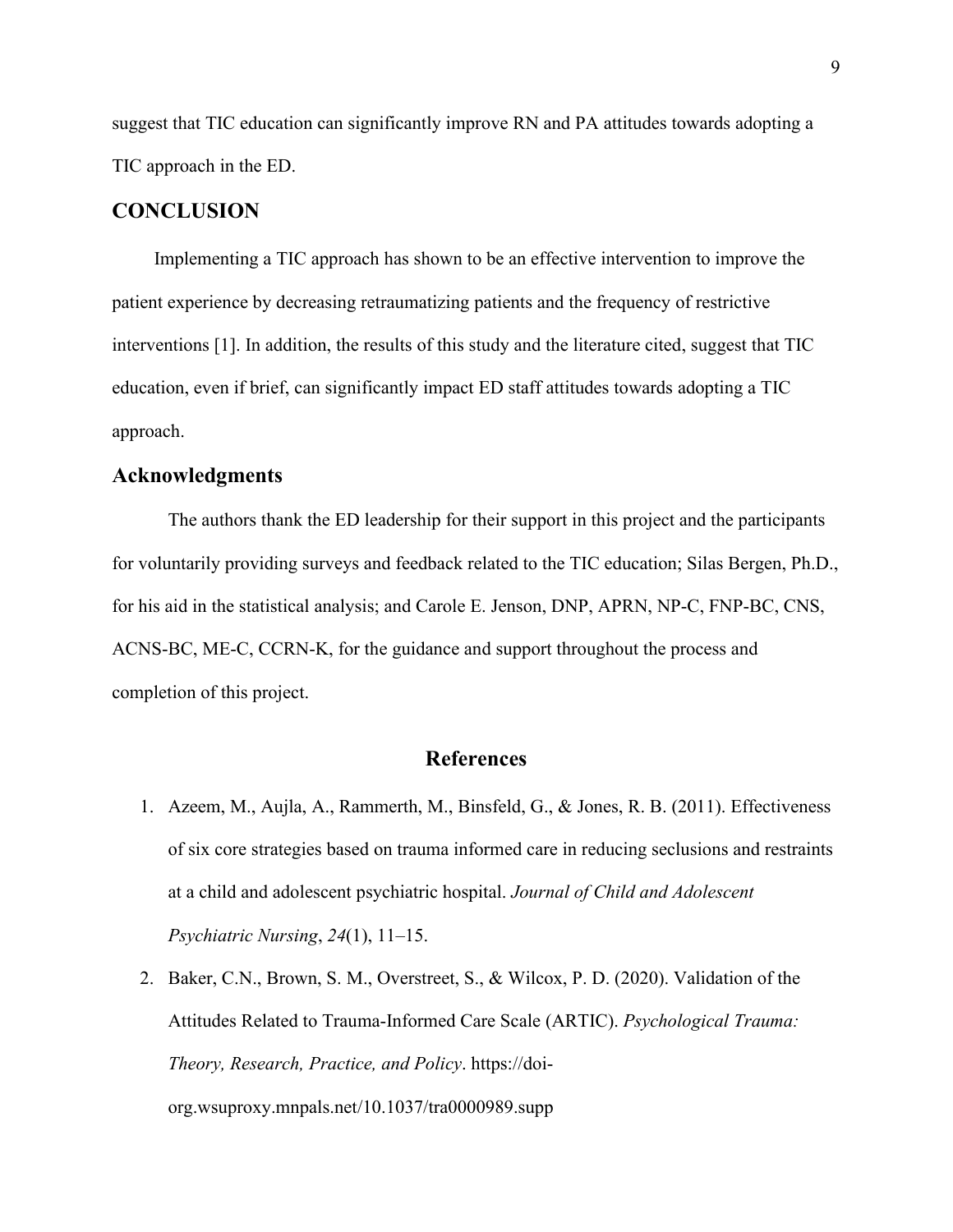- 3. [Bruce, M. M., Kassam-Adams, N., Rogers, M., Anderson, K. M., Sluys, K., &](https://www.perrlacomplete.com/App?encryptedPaperId=gPRIFKWzljKop_uP0wQgaQ==/)  [Richmond, T. S.](https://www.perrlacomplete.com/App?encryptedPaperId=gPRIFKWzljKop_uP0wQgaQ==/)(2018). Trauma providers' knowledge, views, and practice of traumainformed care. *Journal of Trauma Nursing*, *25*(2), 131–138. <https://doi.org/10.1097/jtn.0000000000000356>
- 4. [Fischer, K. R., Bakes, K. M., Corbin, T. J., Fein, J. A., Harris, E. J., James, T. L.,](https://www.perrlacomplete.com/App?encryptedPaperId=gPRIFKWzljKop_uP0wQgaQ==/)  [&](https://www.perrlacomplete.com/App?encryptedPaperId=gPRIFKWzljKop_uP0wQgaQ==/) Melzer-Lange, M. D. (2019b). Trauma-informed care for violently injured patients in the emergency department. *Annals of Emergency Medicine*, *73*(2), 193– 202. <https://doi.org/10.1016/j.annemergmed.2018.10.018>
- 5. Hales, T. W., Green, S. A., Bissonette, S., Warden, A., Diebold, J., Koury, S. P., & Nochajski, T.H. (2018). Trauma-informed care outcome study. *Research on Social Work Practice*, *29*(5), 529–539.<https://doi.org/10.1177/1049731518766618>
- 6. [Hall, A., McKenna, B., Dearie, V., Maguire, T., Charleston, R., & Furness, T. \(2016\).](https://www.perrlacomplete.com/App?encryptedPaperId=gPRIFKWzljKop_uP0wQgaQ==/)  [Educating](https://www.perrlacomplete.com/App?encryptedPaperId=gPRIFKWzljKop_uP0wQgaQ==/) emergency department nurses about trauma informed care for people presenting with mental health crisis: A pilot study. *BMC Nursing*,

*15*(1). <https://doi.org/10.1186/s12912-016-0141-y>

- 7. [Isbell, L. M., Tager, J., Beals, K., & Liu, G. \(2020\). Emotionally evocative patients in](https://www.perrlacomplete.com/App?encryptedPaperId=gPRIFKWzljKop_uP0wQgaQ==/)  [the](https://www.perrlacomplete.com/App?encryptedPaperId=gPRIFKWzljKop_uP0wQgaQ==/) emergency department: A mixed methods investigation of providers' reported emotions and implications for patient safety. *BMJ Quality & Safety*, *29*(10), 1.3– 2. <https://doi.org/10.1136/bmjqs-2019-010110>
- 8. [Isobel, S., & Delgado, C. \(2018\). Safe and collaborative communication skills: A step](https://www.perrlacomplete.com/App?encryptedPaperId=gPRIFKWzljKop_uP0wQgaQ==/)  [towards](https://www.perrlacomplete.com/App?encryptedPaperId=gPRIFKWzljKop_uP0wQgaQ==/) mental health nurses implementing trauma informed care. *Archives of Psychiatric Nursing*, *32*(2), 291–296.<https://doi.org/10.1016/j.apnu.2017.11.017>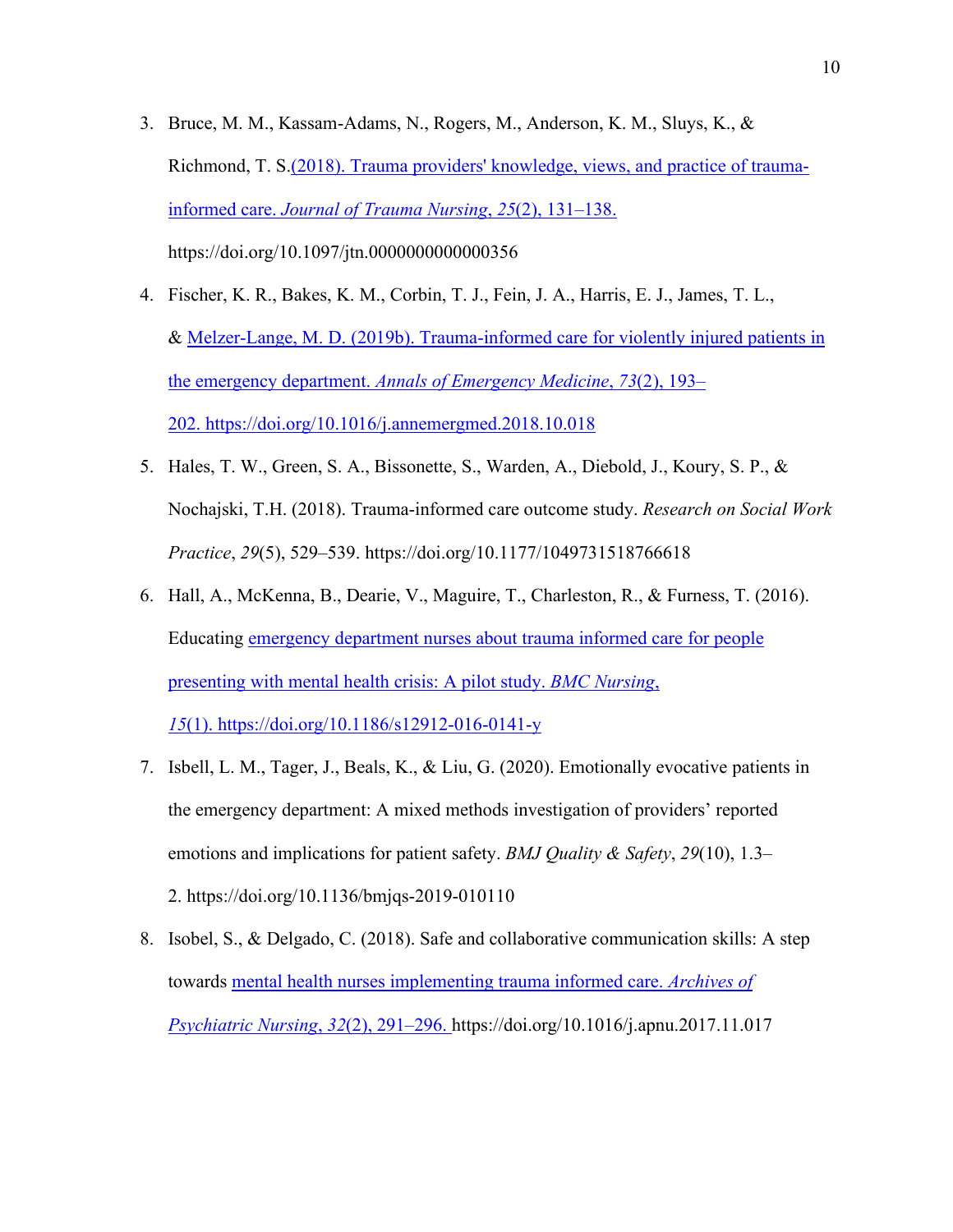- 9. [Marynowski-Traczyk, D., & Broadbent, M. \(2011\). What are the experiences of](https://www.perrlacomplete.com/App?encryptedPaperId=gPRIFKWzljKop_uP0wQgaQ==/)  [emergencydepartment nurses in caring for clients with a mental illness in the emergency](https://www.perrlacomplete.com/App?encryptedPaperId=gPRIFKWzljKop_uP0wQgaQ==/)  department? *[Australasian Emergency Nursing Journal](https://www.perrlacomplete.com/App?encryptedPaperId=gPRIFKWzljKop_uP0wQgaQ==/)*, *14*(3), 172– [179.](https://www.perrlacomplete.com/App?encryptedPaperId=gPRIFKWzljKop_uP0wQgaQ==/) <https://doi.org/10.1016/j.aenj.2011.05.003>
	-
- 10. [Molloy, L., Fields, L., & Trostian, B. \(2020\). Trauma-informed care for people](https://www.perrlacomplete.com/App?encryptedPaperId=gPRIFKWzljKop_uP0wQgaQ==/)  [presenting to the](https://www.perrlacomplete.com/App?encryptedPaperId=gPRIFKWzljKop_uP0wQgaQ==/) emergency department with mental health issues. *Royal College of Nursing*, *28*(2), 30–35. <https://doi.org/10.7748/en.2020.e1990>
- 11. National Alliance on Mental Illness. (2021, March). *Mental Health By the Numbers*. Retrieved March 23, 2021, from <https://www.nami.org/mhstats>
- 12. [Niimura, J., Nakanishi, M., Okumura, Y., Kawano, M., & Nishida, A. \(2019\).](https://www.perrlacomplete.com/App?encryptedPaperId=gPRIFKWzljKop_uP0wQgaQ==/)  [Effectiveness of](https://www.perrlacomplete.com/App?encryptedPaperId=gPRIFKWzljKop_uP0wQgaQ==/)[1‐day trauma‐informed care training programme on attitudes in](https://www.perrlacomplete.com/App?encryptedPaperId=gPRIFKWzljKop_uP0wQgaQ==/)  psychiatric hospitals: A pre–post study. *[International Journal of Mental Health Nursing](https://www.perrlacomplete.com/App?encryptedPaperId=gPRIFKWzljKop_uP0wQgaQ==/)*, *28*[\(4\), 980–988.](https://www.perrlacomplete.com/App?encryptedPaperId=gPRIFKWzljKop_uP0wQgaQ==/) <https://doi.org/10.1111/inm.12603>
- 13. [Palfrey, N., Reay, R. E., Aplin, V., Cubis, J. C., McAndrew, V., Riordan, D. M., &](https://www.perrlacomplete.com/App?encryptedPaperId=gPRIFKWzljKop_uP0wQgaQ==/)  [Raphael, B.](https://www.perrlacomplete.com/App?encryptedPaperId=gPRIFKWzljKop_uP0wQgaQ==/) [\(2018\). Achieving service change through the implementation of a trauma](https://www.perrlacomplete.com/App?encryptedPaperId=gPRIFKWzljKop_uP0wQgaQ==/)[informed care training program within a mental health service.](https://www.perrlacomplete.com/App?encryptedPaperId=gPRIFKWzljKop_uP0wQgaQ==/) *Community Mental Health Journal*, *55*[\(3\), 467–475.](https://www.perrlacomplete.com/App?encryptedPaperId=gPRIFKWzljKop_uP0wQgaQ==/) <https://doi.org/10.1007/s10597-018-0272-6>
- 14. [Purkey, E., Davison, C., MacKenzie, M., Beckett, T., Korpal, D., Soucie, K., & Bartels,](https://www.perrlacomplete.com/App?encryptedPaperId=gPRIFKWzljKop_uP0wQgaQ==/)  [S.\(2020\). Experience of emergency department use among persons with a history of](https://www.perrlacomplete.com/App?encryptedPaperId=gPRIFKWzljKop_uP0wQgaQ==/)  [adverse childhood experiences.](https://www.perrlacomplete.com/App?encryptedPaperId=gPRIFKWzljKop_uP0wQgaQ==/) *BMC Health Services Research*, *20*(1).

<https://doi.org/10.1186/s12913-020-05291-6>

15. [Stevens, N. R., Ziadni, M. S., Lillis, T. A., Gerhart, J., Baker, C., & Hobfoll, S. E.](https://www.perrlacomplete.com/App?encryptedPaperId=gPRIFKWzljKop_uP0wQgaQ==/)  [\(2019\).](https://www.perrlacomplete.com/App?encryptedPaperId=gPRIFKWzljKop_uP0wQgaQ==/) [Perceived lack of training moderates the relationship between healthcare](https://www.perrlacomplete.com/App?encryptedPaperId=gPRIFKWzljKop_uP0wQgaQ==/)